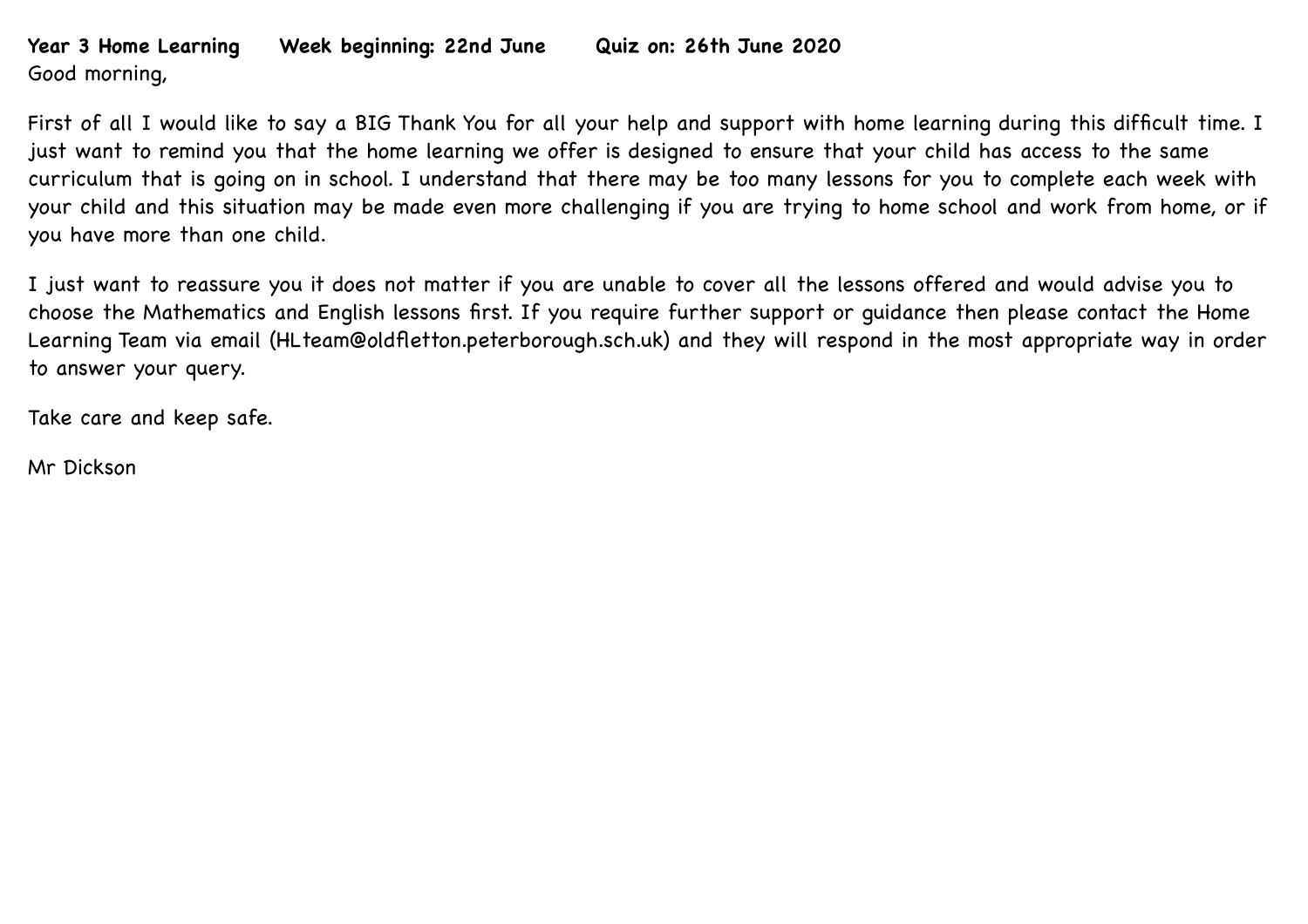| Subject | <b>Key Learning</b>                                                                                      | <b>Resources and Links</b>                                                                                                                                                                                                                                                                                                                                                                                                                                                                                               | <b>Suggested Activities</b>                                                                                                                                                                                                                                                                                                                                               | Parents' Role                                                                                                                                                                                               |
|---------|----------------------------------------------------------------------------------------------------------|--------------------------------------------------------------------------------------------------------------------------------------------------------------------------------------------------------------------------------------------------------------------------------------------------------------------------------------------------------------------------------------------------------------------------------------------------------------------------------------------------------------------------|---------------------------------------------------------------------------------------------------------------------------------------------------------------------------------------------------------------------------------------------------------------------------------------------------------------------------------------------------------------------------|-------------------------------------------------------------------------------------------------------------------------------------------------------------------------------------------------------------|
| Reading | Everyday Reading<br>1) Choose books<br>from your AR<br>range - read<br>these for 20<br>minutes each day. | Web Link 1 https://home.oxfordowl.co.uk/<br>books/free-ebooks/ A website that has a<br>wide range of age appropriate free books.<br>Web Link 2 https://readon.myon.co.uk/<br>(online books) A website that has a wide<br>range of age appropriate free books.<br>Web Link 3 https://<br>ukhosted43.renlearn.co.uk/2233504/<br>default.aspx(AR website)<br>Web Link 4 http://www.oldfletton.org.uk/<br>page/?<br>title=Whole+Class+Reading&pid=132 A link<br>to a leaflet about the reading strategies<br>used in school. | Read books which are the correct range<br>$\bullet$<br>for you.<br>As you read aloud, think aloud - what<br>$\bullet$<br>questions and wonders do you have? (web<br>link <sub>4</sub><br>At the end of each chapter, think about<br>the words you have broken down on and<br>how you fixed them. (web link 4)<br>When you have finished, take an AR quiz.<br>(web link 3) | • Please ensure that your<br>child has access to texts<br>and that they read for<br>20 mins per day. Ask<br>what they have read and<br>have a discussion with<br>them about it.                             |
|         | Lesson 1: Read the<br>science explanation<br>text and identify<br>the features.                          | Reading resource 1 - A visual<br>representation of what an explanation text<br>includes.<br>Reading resource 2 - An explanation text<br>of the A plants life cycle.                                                                                                                                                                                                                                                                                                                                                      | • Read the explanation text (Reading resource<br>2)<br>. As you read aloud, think aloud. Add thought<br>bubbles to the page or discuss with an adult.<br>What questions, predictions and wonders do<br>you have?<br>· Identify the key features of an explanation<br>text. (reading resource 1)                                                                           | . Ensure your child has<br>read the explanation text,<br>sent as resource 2.<br>. Ask what they have read<br>and have a discussion<br>with them about it (try<br>to make use of the<br>reading strategies). |
|         | Lesson 2:<br>Vocabulary                                                                                  | Reading resource 3 - slides explaining how<br>to look at vocabulary in texts.                                                                                                                                                                                                                                                                                                                                                                                                                                            | . Focus on the reading strategy<br>'Vocabulary' (reading resource 3)<br>. Then have a look through the explanation text<br>(reading resource 2); is there any important<br>vocabulary in there that links to plants? List<br>them<br>. Was there any vocabulary you broke down on?<br>Can you fix it? (web link 4)                                                        | · Assist your child in<br>reading and<br>understanding the text.<br>· Assist your child in<br>finding the definitions of<br>any words that they have<br>broken down on.                                     |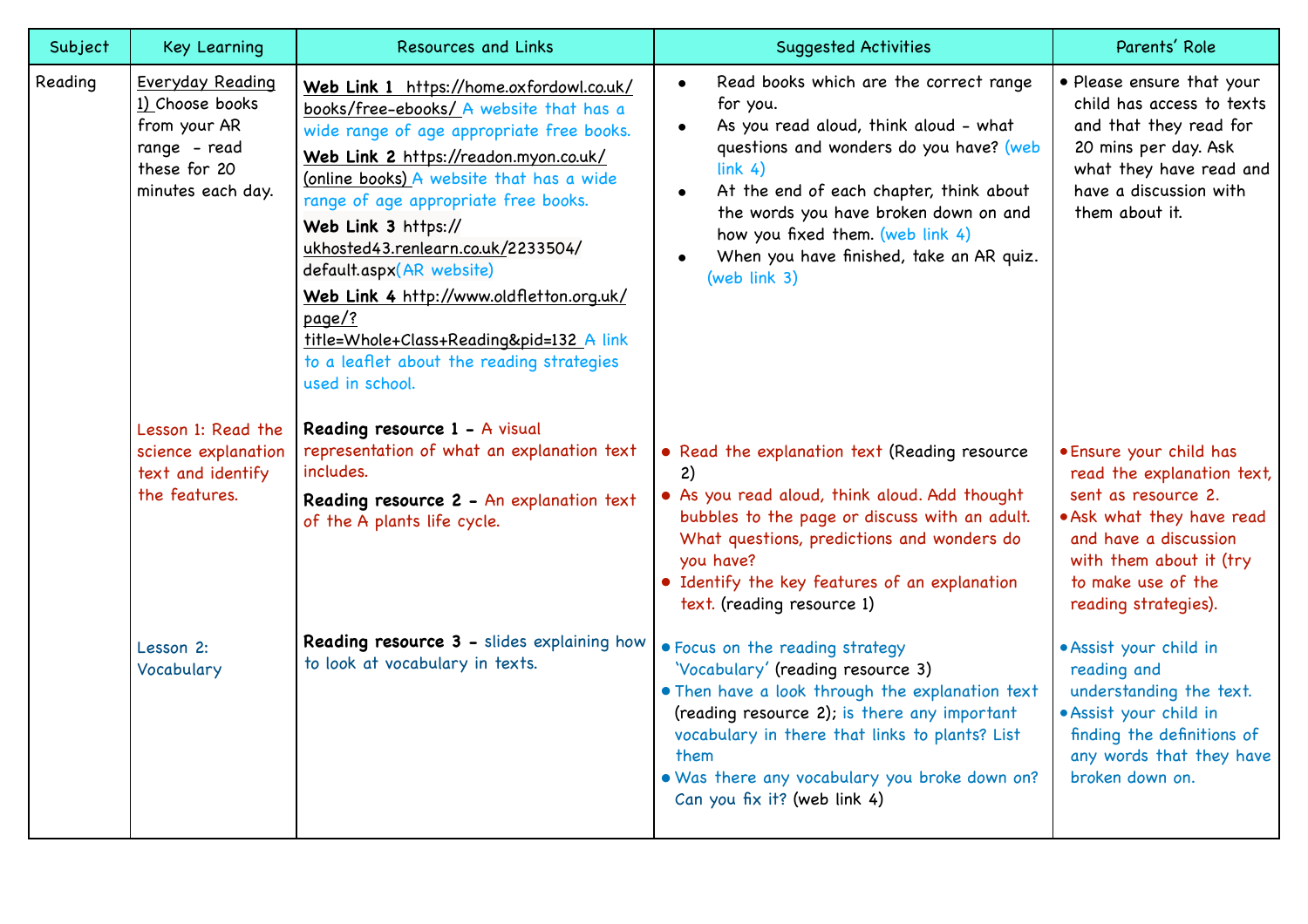| Writing | Lesson 1: I can<br>correct and finish<br><b>BOYS</b> sentences.                                          | Web Link $1 - \frac{h}{h}$<br>www.kelsall.cheshire.sch.uk/serve_file/94451<br>A link with an explanation of what a BOYS<br>sentence is.<br>Web Link 2 - information and a video<br>about different sentence types. https://<br>www.twinkl.co.uk/teaching-wiki/simple-<br>compound-and-complex-sentences<br>Writing resource $1 - a$ document with<br>BOYS sentences to correct or finish. | · Review: What do you know about BOYS<br>sentences. What do they include?<br>• Next have a look at Web link 1 to refresh<br>yourself on what a BOYS sentence needs.<br>• Then have a look at web link 2 for extra<br>information.<br>• After have a go at correcting or finishing my<br>BOYS sentences. (writing resource 1)                                                                                                                                                                                                         | • Support your child with<br>accessing the links<br>. Help your child with<br>working out how to fix or<br>finish the BOYS<br>sentences.                                    |
|---------|----------------------------------------------------------------------------------------------------------|-------------------------------------------------------------------------------------------------------------------------------------------------------------------------------------------------------------------------------------------------------------------------------------------------------------------------------------------------------------------------------------------|--------------------------------------------------------------------------------------------------------------------------------------------------------------------------------------------------------------------------------------------------------------------------------------------------------------------------------------------------------------------------------------------------------------------------------------------------------------------------------------------------------------------------------------|-----------------------------------------------------------------------------------------------------------------------------------------------------------------------------|
|         | Lesson 2: I can<br>write BOYS<br>sentences.<br>Lesson 3: I can                                           | Writing resource $2 - a$ set of pictures of<br>settings that can be used for your writing.<br>Web Link $1 - \frac{http://}{$                                                                                                                                                                                                                                                              | • Review: remind yourself of the previous<br>session's work on BOYS sentences.<br>• Choose a setting from the 'BeWILDerwood'<br>book.<br>. Imagine what the setting looks like. You could<br>draw this or use pictures supplied. (writing<br>resource 2)<br>• Next have a go at writing your own BOYS<br>sentences about one of the settings.                                                                                                                                                                                        | • Discuss the chapters<br>with your child.<br>· Remind your child of<br>previous work completed<br>on BOYS sentences.                                                       |
|         | compare and<br>evaluate compound<br>sentences (BOYS)<br>and complex<br>sentences (StB) in<br>narratives. | www.kelsall.cheshire.sch.uk/serve_file/94451<br>A link with an explanation of what a BOYS<br>sentence is.<br>Web Link 2 - information and a video<br>about different sentence types. https://<br>www.twinkl.co.uk/teaching-wiki/simple-<br>compound-and-complex-sentences                                                                                                                 | • Review: recap your learning from previous<br>sessions. What does a BOYS and STB need to<br>include? (web link 1)<br>. Read through the sentences you have found in<br>both of the texts.<br>• Using the sentences you identified in previous<br>sessions (web link 2 will remind you of the<br>different sentence types), I would like you to<br>compare and evaluate them.<br>• Discuss and record which text is better and<br>why. Explore potential reasons why, focusing<br>on the quality of the text and evaluating<br>them. | • Support your child in<br>the understanding of<br>the meaning behind<br>comparing and<br>evaluating.<br>· Discuss reasons behind<br>which text could be<br>better and why. |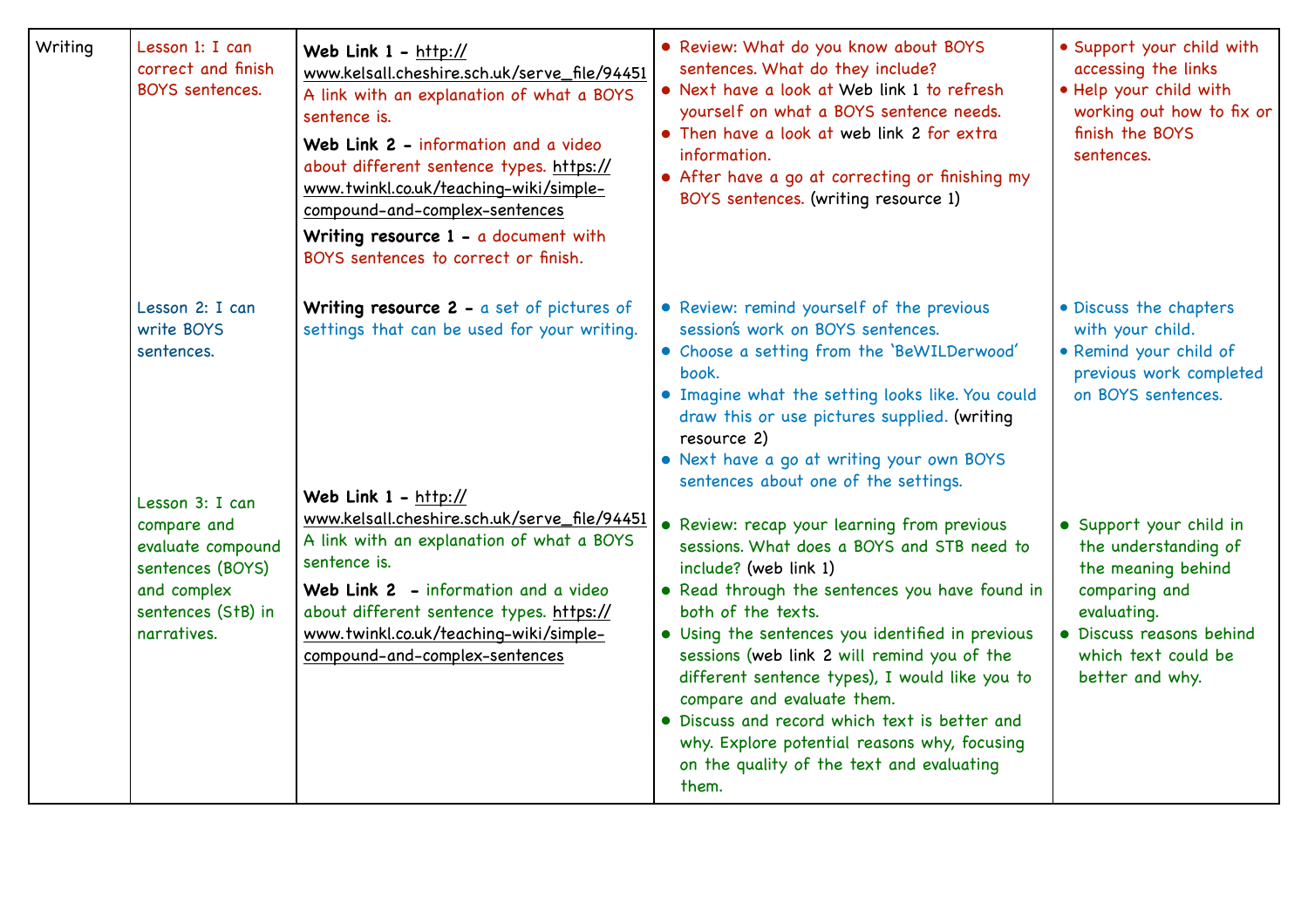| Spelling | Word list words:<br>accident /<br>believe /<br>occasionally /<br>ordinary / reign /<br>remember /<br>separate /<br>through | Web Link 1 - Link to lots of synonym and<br>antonym games.<br>https://www.teachitprimary.co.uk/ks2-<br>english/synonyms-and-antonyms/tags/<br>3102 | • Start by quizzing yourself on the words, you<br>should know them already!<br>• Practice learning the spelling by: Look at the<br>word, cover it up, say it out loud, write it out<br>from memory, check it - do this 5 times a day.<br>• Use the words in a sentence<br>. Play the online games that help you find<br>synonyms as well as antonyms.<br>• Remember to write the spelling words in<br>sentences. | -Regular quizzing<br>- Synonyms and antonyms<br>are great for increasing<br>your child's vocabulary to<br>use in their writing. Play<br>`opposites' or `same'.<br>Shout out a word "big"<br>and your child gives you<br>either an antonym (small)<br>and a synonym, (large)<br>• Haw many synonyms can<br>they think of for words<br>such as 'nice' or 'said'?! |
|----------|----------------------------------------------------------------------------------------------------------------------------|----------------------------------------------------------------------------------------------------------------------------------------------------|------------------------------------------------------------------------------------------------------------------------------------------------------------------------------------------------------------------------------------------------------------------------------------------------------------------------------------------------------------------------------------------------------------------|-----------------------------------------------------------------------------------------------------------------------------------------------------------------------------------------------------------------------------------------------------------------------------------------------------------------------------------------------------------------|
|----------|----------------------------------------------------------------------------------------------------------------------------|----------------------------------------------------------------------------------------------------------------------------------------------------|------------------------------------------------------------------------------------------------------------------------------------------------------------------------------------------------------------------------------------------------------------------------------------------------------------------------------------------------------------------------------------------------------------------|-----------------------------------------------------------------------------------------------------------------------------------------------------------------------------------------------------------------------------------------------------------------------------------------------------------------------------------------------------------------|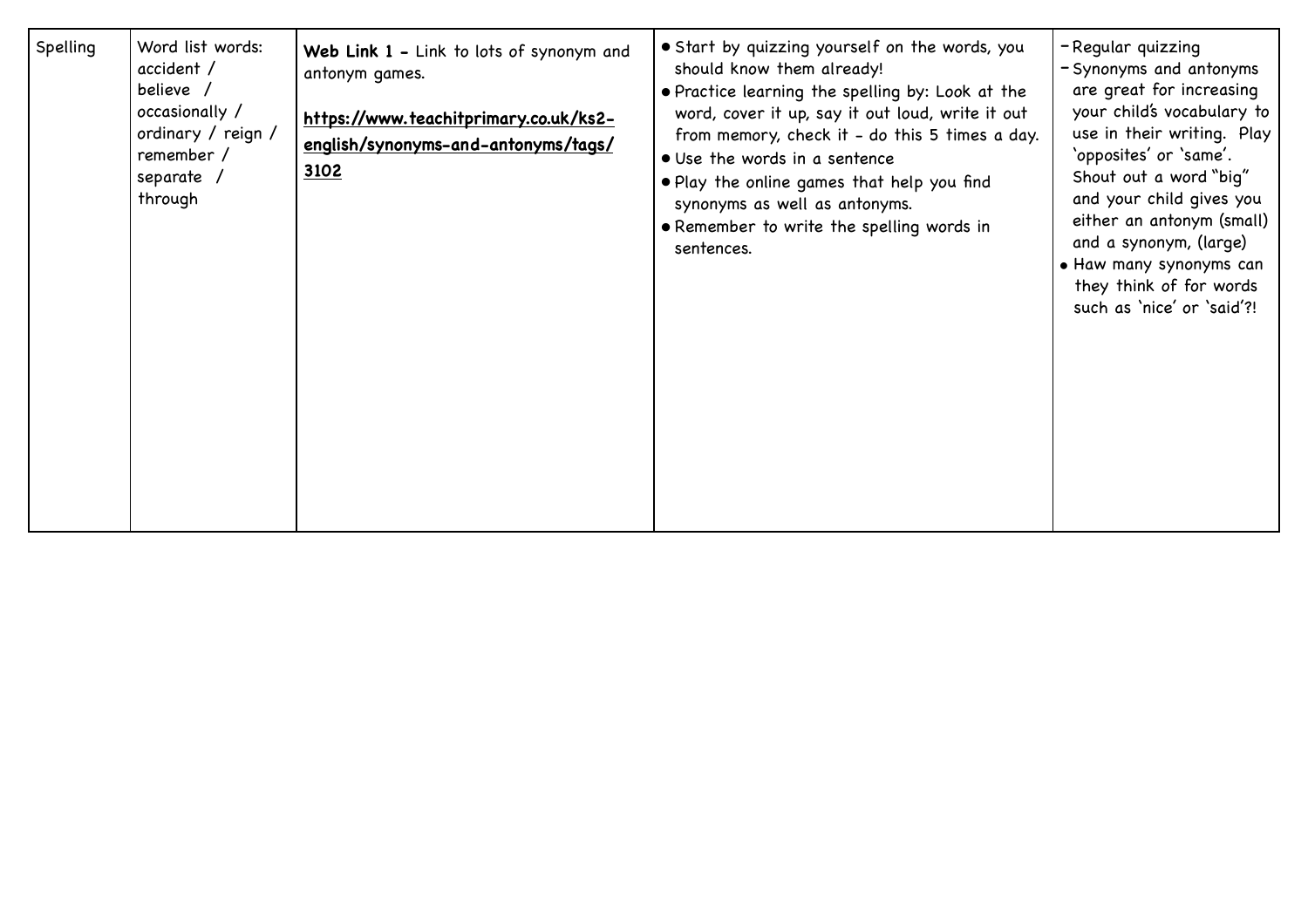| Maths<br>We are <br>moving<br>away from<br>Times<br>Tables<br>practise on<br>here for<br>lessons b<br>ut will<br>continue to<br>assess in<br>the quiz. | Lesson 1: Can<br>describe 3D shapes<br>using accurate<br>language including:<br>edges, vertices,<br>curved sides, faces, | Web Link 1 - A lesson explaining 3D<br>shapes and the terminology used to<br>describe them.<br>https://classroom.thenational.academy/<br><u>lessons/to-describe-the-properties-of-3d-</u><br>shapes/<br>Maths resource 1 - activity revising 3D<br>shapes and their terminology<br>Maths resource 1b - Answer sheet                                                                                                                                                          | • Start by watching the video tutorial, your<br>child should be familiar with some of the<br>vocabulary used in the lesson. (web link 1)<br>• Complete Resource 1 for further practise.<br>Resource 1b is the answer sheet.                                                                                                    | • Try and include the<br>learning in everyday<br>life! Look for 3D shapes<br>at home and play Guess<br>the Shape! Collect a<br>range of 3D shapes and<br>use the vocabulary<br>learnt in the lesson to<br>describe them (vertices,<br>faces, edges etc) - can<br>your child correctly<br>identify the shape?<br>Which shapes are<br>trickier and need more |
|--------------------------------------------------------------------------------------------------------------------------------------------------------|--------------------------------------------------------------------------------------------------------------------------|------------------------------------------------------------------------------------------------------------------------------------------------------------------------------------------------------------------------------------------------------------------------------------------------------------------------------------------------------------------------------------------------------------------------------------------------------------------------------|--------------------------------------------------------------------------------------------------------------------------------------------------------------------------------------------------------------------------------------------------------------------------------------------------------------------------------|------------------------------------------------------------------------------------------------------------------------------------------------------------------------------------------------------------------------------------------------------------------------------------------------------------------------------------------------------------|
|                                                                                                                                                        | Lesson 2: Can<br>compare and order<br>fractions with the<br>same denominator                                             | Web Link 2 - A link to a lesson reviewing<br>prior learning about fractions and then<br>moving on to ordering.<br>https://classroom.thenational.academy/<br>lessons/comparing-fractions-with-the-same-<br>denominator/<br>Maths resource 2 - activity practising<br>ordering fractions                                                                                                                                                                                       | • Work through the lesson and complete the<br>activities as directed. Web link 2<br>• Complete the activity of ordering fractions. It<br>is differentiated so start at the beginning and<br>see how far you get with them! Maths<br>resource 2                                                                                 | description?<br>• There are lots of<br>resources available<br>online, google 'ordering<br>fractions + Year 3'                                                                                                                                                                                                                                              |
|                                                                                                                                                        | Lesson 3: Add unit<br>fractions below 1<br>with the same<br>denominator                                                  | Web Link 3 - A link to lesson explaining<br>adding fractions<br>https://classroom.thenational.academy/<br>lessons/fractions-adding-fractions-with-the-<br>same-denominator/<br><b>Web Link 4 - A game to practise adding</b><br>fractions.<br>https://www.abcya.com/games/<br>adding_fractions<br>Maths Resource 3 - A sheet to complete<br>on adding fractions.<br><b>EXT: Web Link 5 - simplifying fractions</b><br>video. https://www.youtube.com/watch?<br>v=mO53rHEIQr4 | • Work through the lesson and complete the<br>activities as directed. (web link 3)<br>• Play the game on Web link 4 for more<br>practise.<br>• Complete Resource 3 for more practise!<br>· Extension: If you want an extra challenge!<br>Complete the activity on web link 5 to reduce<br>fractions to the lowest denominator. | - Support your child to<br>complete the lesson and<br>work through the<br>activities.<br>- The extension is for<br>those who want an<br>extra challenge:<br>simplifying fractions!                                                                                                                                                                         |